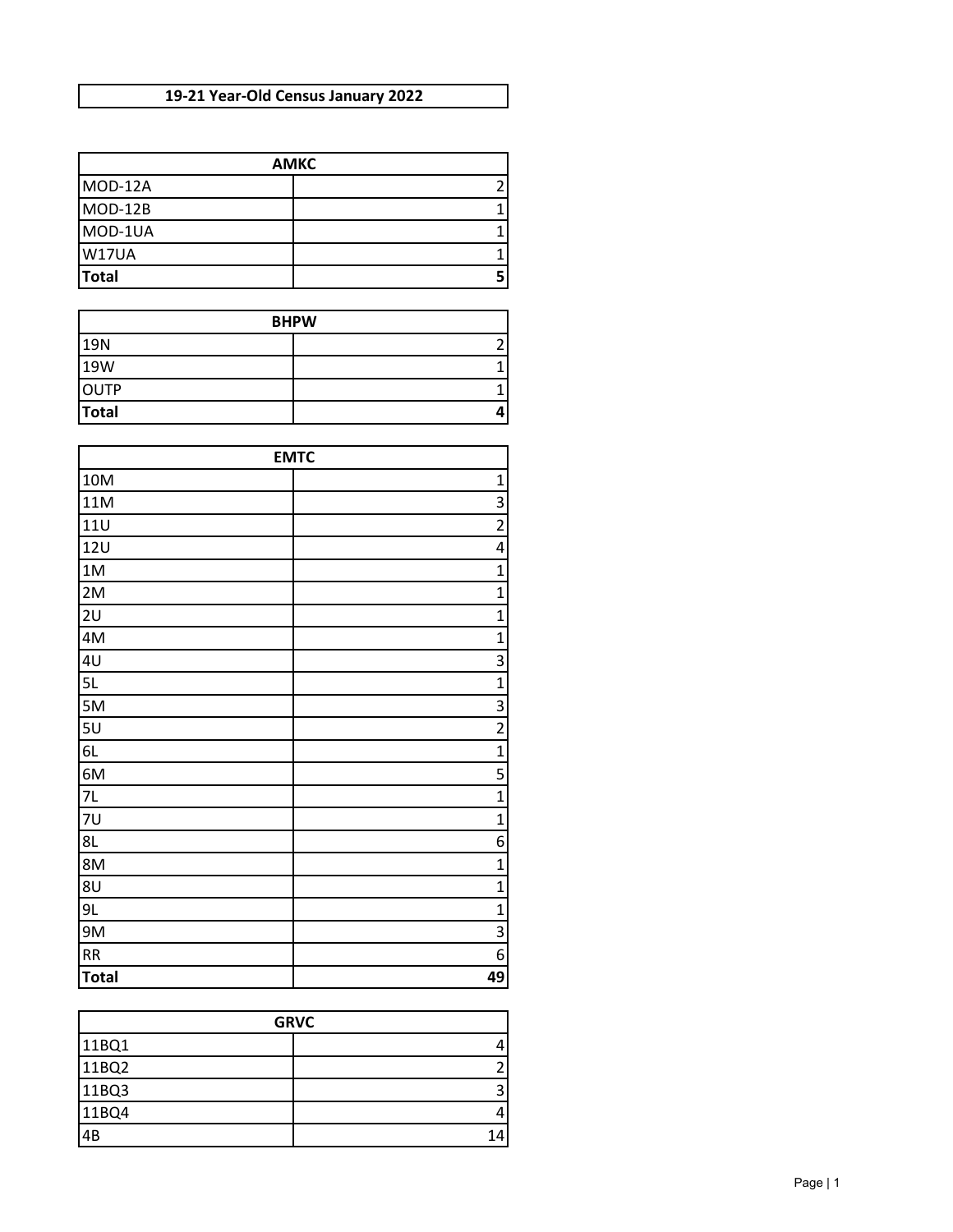| 8B           |          |
|--------------|----------|
| <b>Total</b> | эo<br>-0 |

| <b>NIC</b>        |   |
|-------------------|---|
| 3B                |   |
| 3C                |   |
| DORM <sub>3</sub> |   |
| <b>Total</b>      | я |

| <b>OBCC</b>     |  |
|-----------------|--|
| 2S              |  |
| 2SW             |  |
| 2U              |  |
| $\overline{RR}$ |  |
| Total           |  |

| <b>RMSC</b>         |   |
|---------------------|---|
| 8A                  |   |
| <b>EAST 1A</b>      |   |
| <b>EAST 1B</b>      |   |
| SOUTH <sub>2B</sub> | 3 |
| <b>Total</b>        | 6 |

| <b>RNDC</b>    |                         |
|----------------|-------------------------|
| 1CN            | 11                      |
| 1 <sub>N</sub> | 14                      |
| 1S             | 8                       |
| 1UN            | $\overline{8}$          |
| 1US            | $\overline{8}$          |
| 2CN            | 15                      |
| 2LN            | 16                      |
| 2N             | 14                      |
| 2S             | 13                      |
| 3CN            | 6                       |
| 3CS            | $\overline{\mathbf{5}}$ |
| 3LN            | 11                      |
| 3LS            | 13                      |
| 3UN            | 4                       |
| 3US            | 4                       |
| 4CN            | 17                      |
| 4CS            | 20                      |
| 4LS            | 12                      |
| 4UN            | 7                       |
| 4US            | $\frac{9}{7}$           |
| 5CN            |                         |
| 5CS            | 6                       |
| 6CN            | 11                      |